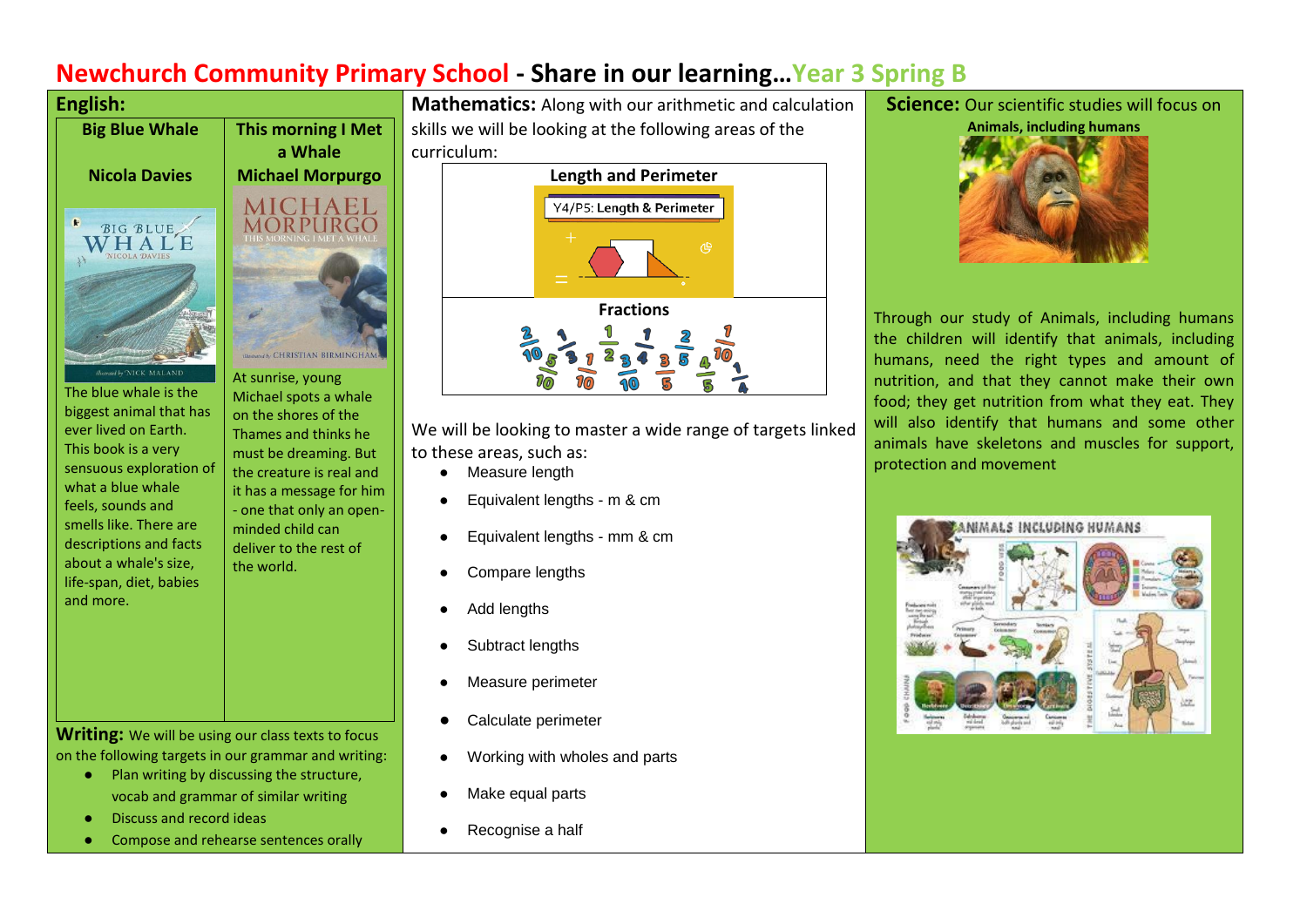- Propose changes to grammar and vocabulary to improve consistency
- Assess the effectiveness of own and others' writing (Mastery key)
- Proof-read for spelling and punctuation errors
- Read aloud own writing using appropriate intonation and controlling the tone and volume so that the meaning is clear

#### **Poem:**

**Jelly Beans** 

Jelly, jelly, jelly beans. Belly, belly, belly beans.

Orange, white, black, green Red, blue, yelly bean.

Many, many can be seen! All the colors in between. From one to many beans. Guess how many jelly beans?

Valerie Danoff

- Find a half
- Recognise a quarter
- Find a quarter
- Recognise a third
- Find a third
- Unit fractions
- Non-unit fractions
- Unit and non-unit fractions (use for consolidation if needed)
- Equivalence of a half and 2 quarters
- Count in fractions

# **Useful websites:**

<https://play.ttrockstars.com/auth/school/student> <https://www.bbc.co.uk/bitesize/articles/z9wbn9q> <https://www.bbc.co.uk/bitesize/topics/zhdwxnb>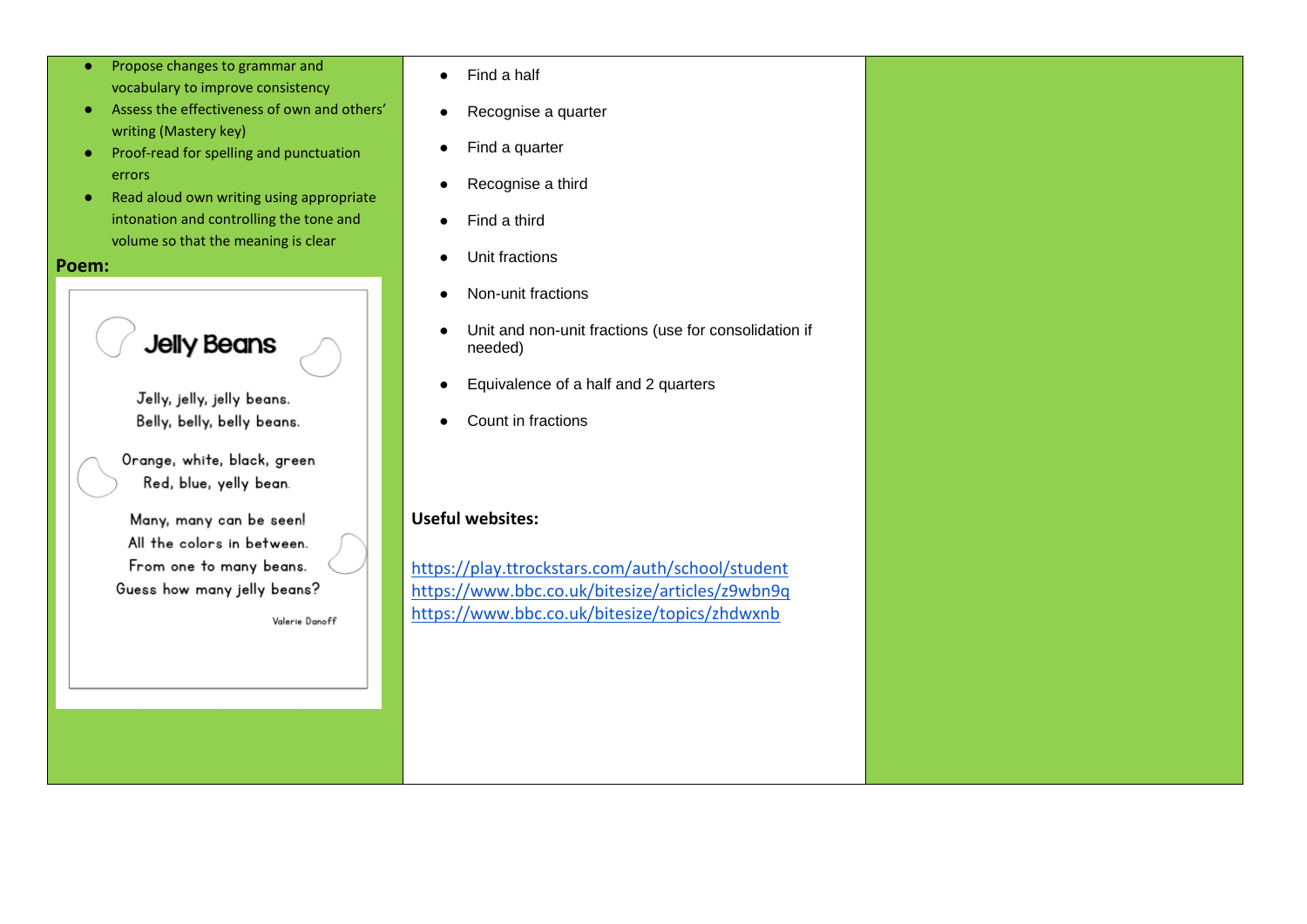#### **Physical Education:**



In PE we will be looking at **Tennis.** The children will be working to consolidate and develop the range and consistency of their skills in net games. Choose and use a range of simple tactics and strategies for success. Keep, adapt and make rules for net games. Recognise what skilful play looks like. Suggest ideas and practices to improve their play. Understand why it is important to warm up and cool down, recognising the effect of exercise on the body.

### **Design Technology:**



We will be using our World Book Day celebrations to inspire our next design topic. Taking to the kitchen, we will be designing our own Thai Green Curry, including packaging and advertising.

#### Once we have made our own Thai Green Curry, we will evaluate our product and see if we can improve it.

## **Useful websites:**

[https://www.bbcgoodfood.com/recipes/thai-green](https://www.bbcgoodfood.com/recipes/thai-green-chicken-curry)[chicken-curry](https://www.bbcgoodfood.com/recipes/thai-green-chicken-curry)

## **Art:**

Our third unit is **Textiles** and will reflect on the work of the artist Michael Phelan.

We will be looking at the use of smaller eyed needles and finer threads, weaving and Tie dying.



**Useful websites: [https://www.mutualart.com/Artist/Michael-](https://www.mutualart.com/Artist/Michael-Phelan/937C2C3AE22C0BFD)[Phelan/937C2C3AE22C0BFD](https://www.mutualart.com/Artist/Michael-Phelan/937C2C3AE22C0BFD)**

#### **Religious Education:**



**Music:**



The children will begin to understand the basics of ukulele and start to play it. Pupils will start to learn a range of songs which include playing chords such as AM, C and F. The children will be working towards a Ukulele concert at the end of the half term.

### **Useful websites:**

<https://www.bbc.co.uk/bitesize/subjects/zwxhfg8>

In RE, we will be looking at how we can learn about and from religious beliefs and how they guide others and can ultimately support our own journey. We will be focusing on identifying qualities of a good leader, the stories in the Bible about Jesus and the meanings behind them and the significance of the Easter story for **Christians**